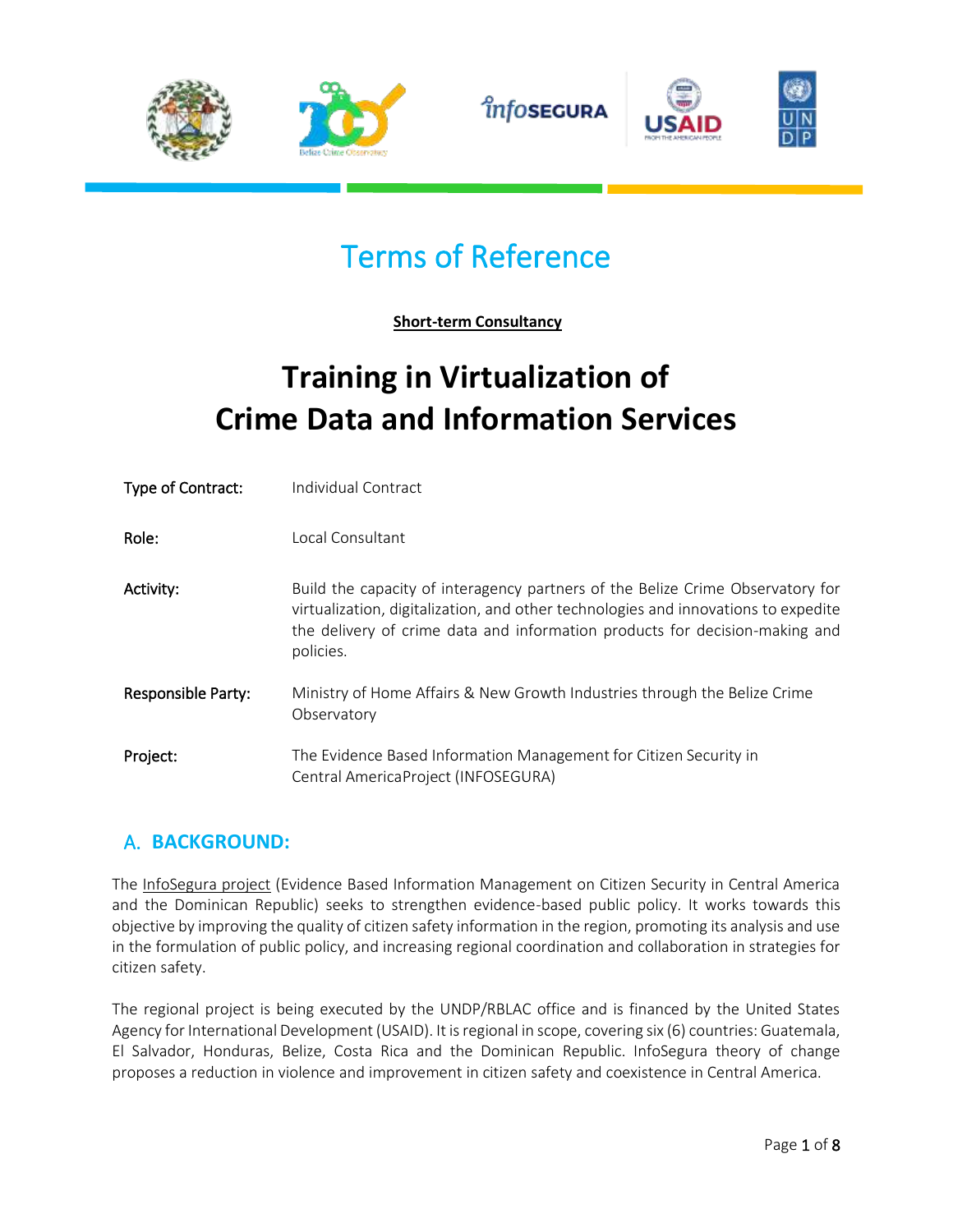







InfoSegura works all along the chain of information management (information collection, analysis, use and dissemination) to strengthen evidence-based public policymaking.

This is to be achieved through:

- o Improving regional and national capacity for collecting, monitoring and processing information regarding security, and its use in decision-making and policymaking at both levels;
- o Strengthening civil society capacity for collecting, analysing and processing information on citizen safety and monitoring policies and programs on citizen safety; and,
- o Supporting regional level knowledge management to enhance knowledge and understanding of fundamental causes of violence and insecurity, and to promote successful policies and practices in citizen safety.

The project also aims to strengthen policy formulation based on evidence by improving the quality and comparability of regional statistics on citizen security, and increased coordination and regional collaboration of effective citizen security strategies. The project focuses on two results:

- o Developed the tools and mechanisms for strengthening capacities for the design of public policies based on evidence and sensitive to gender;
- o Installed mechanisms for regional collaboration and networking about citizen security.

In Belize, the InfoSegura Project is being co-implemented by the Ministry of Home Affairs & New Growth Industries, through the Belize Crime Observatory (BCO), in partnership with the UNDP. The BCO was established in October 2016 to "foster the development of public policies that address public safety and national security issues through the collection, analysis and dissemination of quality, timely and multidimensional data on crime and violence trends in the country."

The Ministry of Home Affairs & New Growth Industries places very high priority on innovation and technology, particularly in the context of leveraging Information and Communications Technology (ICT) resources to achieve greater impact through its efforts to improve citizen security in Belize. The Government of Belize has been developing the *Plan Belize - Medium Term Development Strategy (2021-2025)*, and the two priority thematic areas most relevant to this Consultancy are *Citizen Security* and *Good Governance*.

- •Improve the penal system •Implement the Youth
- Service Corp
- •Develop stronger physical programs
- •Support community policing efforts





•Digitalization for service transformation

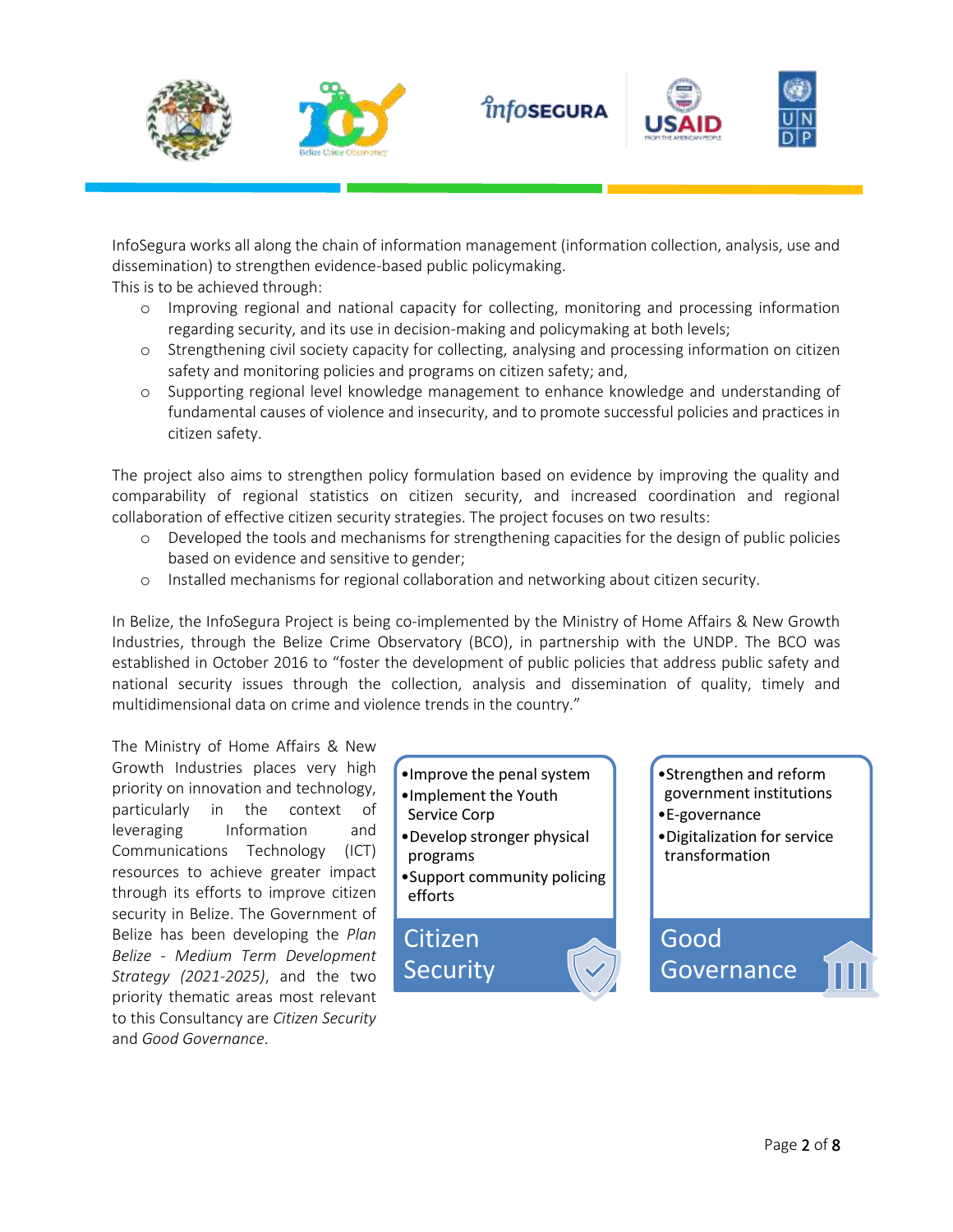

This InfoSegura-supported activity also aligns with Belize's vision enshrined in the new National Digital Agenda (2022-2025). On 10 November 2021, the Government of Belize announced that Cabinet had endorsed the National Digital Agenda for the period 2022 to 2025 called "Towards a Digital Belize." The agenda, which was launched on 6 December 2021, aims to simplify procedures for government services, improving service delivery, and facilitating economic recovery through digitalization. The expected outcome is a more open, efficient, and effective government, thereby representing the integration of ICT at all levels of society.

The training programme to be developed through this Consultancy will strengthen Belize's technical capacity for virtualization of crime data and information services, contributing to the realization of Belize's Crime Intelligence Architecture (CIA) by 2023, as set out in the Belize Crime Observatory's [Strategic Action](http://repository.techtressdesignstudio.com/file-details.php?file_id=4)  [Plan for the period 2020-2023.](http://repository.techtressdesignstudio.com/file-details.php?file_id=4) The activity will also strengthen the interagency sharing of crime data and information, through virtualization, providing more efficient service delivery across a wide arrange of network partners, thereby expediting the delivery of data and information to support faster interventions to improve public safety.

The InfoSegura Project has approved funding (under InfoSegura III) to undertake this initiative. This national-level activity falls under COMPONENT 1: Develop capacities of national and regional institutions to collect, process, analyse, disseminate and use gender-sensitive citizen security information, and Suboutput 1.3: Analyse information for policies in a multidimensional logic.

#### B. RATIONALE

A structured and sustainable training program is needed to enhance the capacity of citizen security agencies to rapidly deliver integrated data and information, to support quick and effective interventions through evidence-based policies and decisions.

A focused training program for partners included in the Interagency Mechanism for Data Sharing (*right*), is needed to explore and adopt better technologies and innovations, to expedite the delivery of data and information products thereby increasing awareness and knowledge among decisionmakers and policymakers working to improve citizen security in Belize and the region.

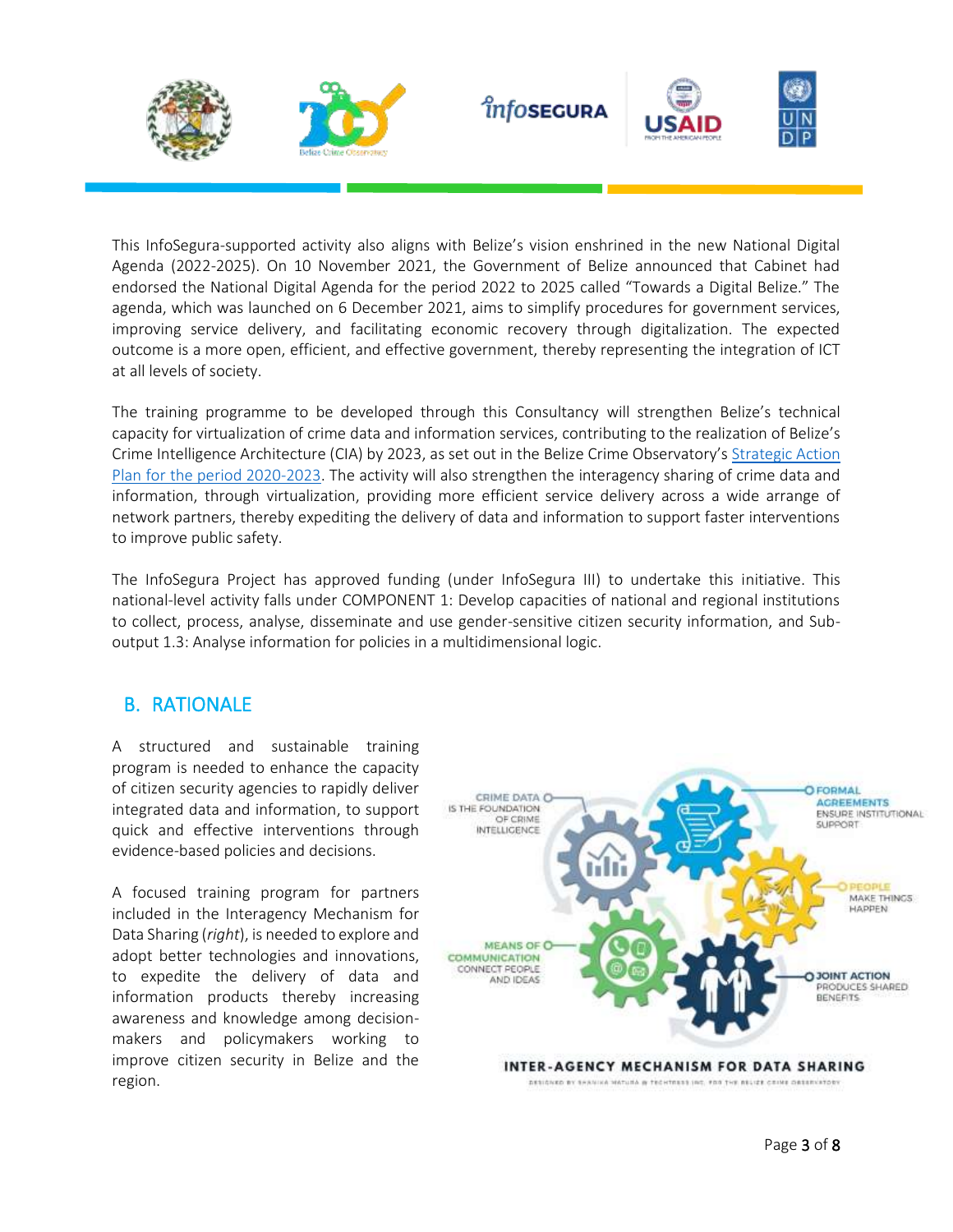

The Virtualization of Crime Data and Information Services is critical to the development of Belize's Crime Intelligence Architecture (below), as set out in the BCO's Strategic Plan.



CRIME INTELLIGENCE ARCHITECTURE DESIGNED BY SHANINA MATURA @ TECHTRESS INC. FOR THE BELIZE CRIME OBSERVATORY

Virtualization will support every dimension of Belize's Crime Intelligence Architecture

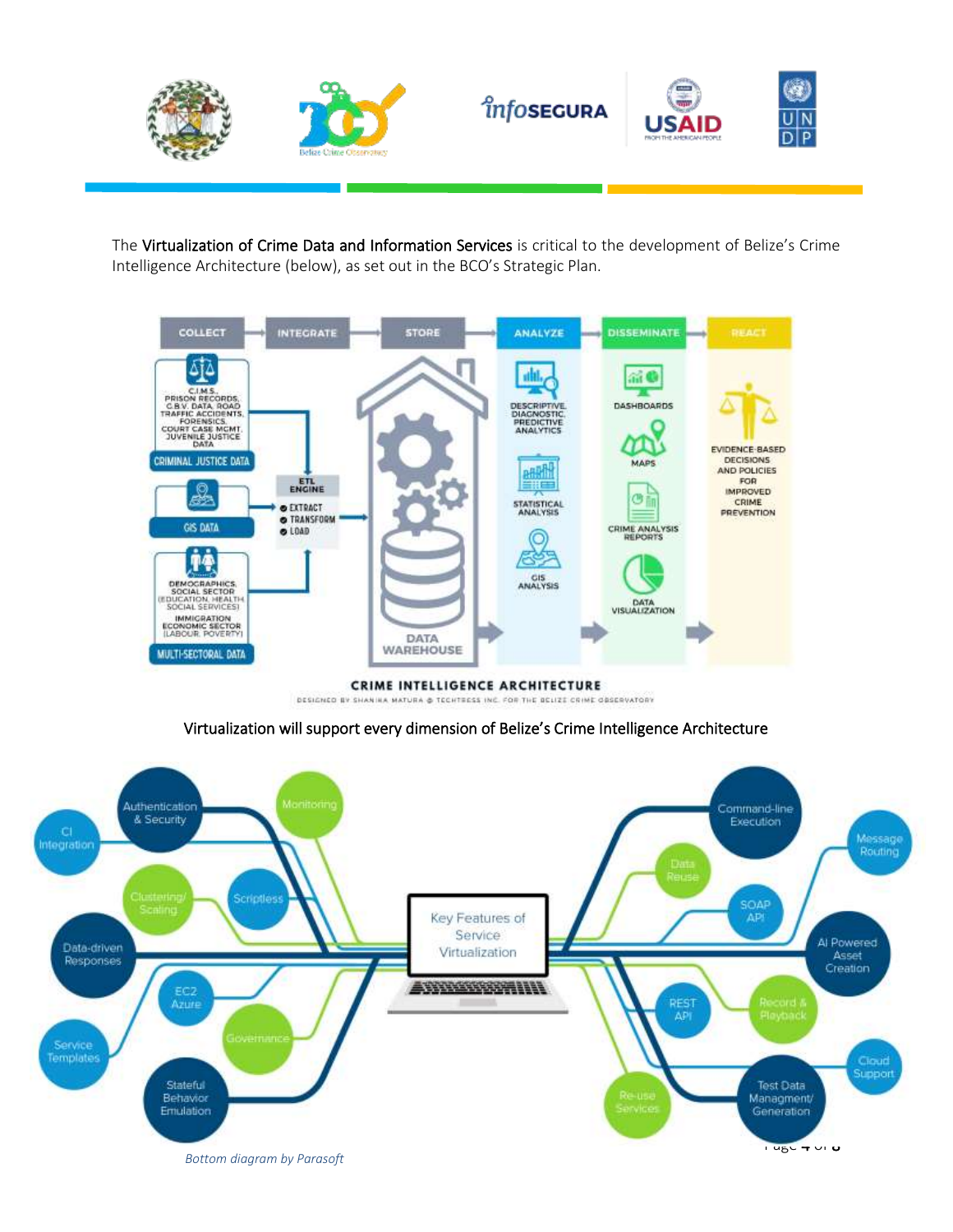

## C. OBJECTIVE(S):

A Specialist in Computer Science and/or Information Technology, Data Science, Information Systems and/or other closely related field is needed to develop a long-term sustainable training program that would:

- 1. Support innovation and technology through the virtualization and digitalization of crime data and information services, for rapid evidence-based decision-making and public policies;
- 2. Identify workable solutions for the implementation of strategies for innovation, virtualization, user experience, and digital tools.

## D. SCOPE OF WORK

The Consultant will:

- 1. Attend a virtual inception meeting and submit a written plan for implementing this Consultancy;
- 2. Perform specialized and generalized assessments for a well-rounded training program, to apply the 'train the trainer' approach to ensure long-term sustainability of the program while addressing existing gaps in skills and competencies;
- 3. Design and implement an initial training series between March and August 2022 with modules that cover:
	- Virtualization
	- Virtual school strategies
	- Virtual training from MOOC platforms
	- One-to-one capacity development
- 4. Integrate content that addresses the following thematic areas:
	- Data mining / Data discovery
	- Data-sharing
	- Evidence-based policies
	- Violence against women and girls
	- Measuring impact of policies
	- Measuring progress on SDG 16+.'
- 5. Deliver a final Consultancy Report.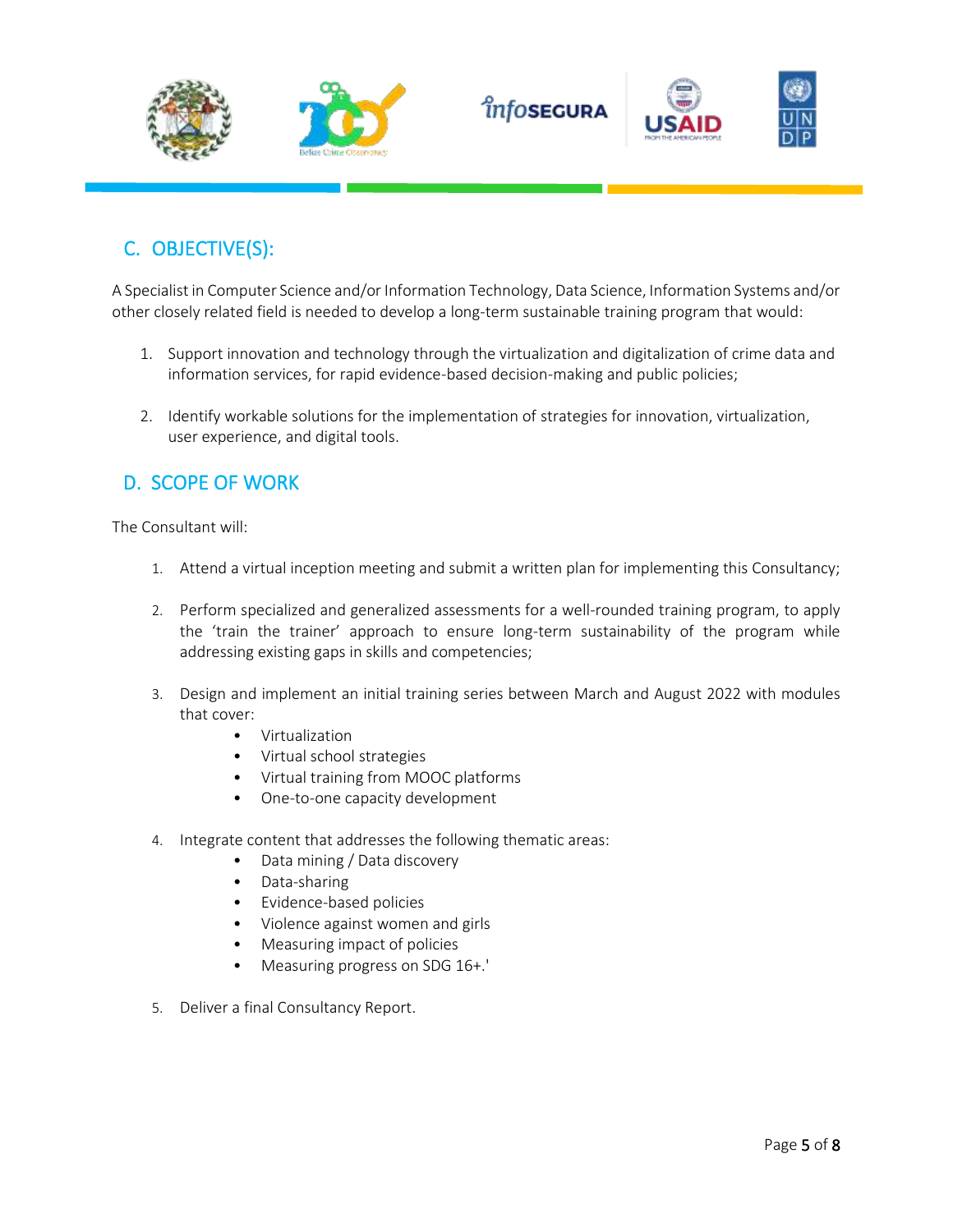

## E. MODE OF IMPLEMENTATION

This Consultancy will be delivered remotely, using virtual and online platforms and tools to engage and consult the relevant parties, as well as to deliver the training, to the extent possible. All documentation shall be delivered electronically, in high-quality formats.

## F. DELIVERABLES & MILESTONES:

- 1. Brief inception report and final work plan with updated budget submitted and approved;
- 2. Report of Specialized Assessment to identify inter-agency trainees / trainers to participate in the program, as well as Generalized Training Needs Assessment for interagency partners;
- 3. Development of Focused Training Plan for March to August 2022 and development of Syllabus for Customized Training;
- 4. Preparation of Course Content (including translation of content into English, where needed, and preparation of modules);
- 5. Delivery of agreed Training Courses during March to August 2022 and final technical report. The sessions should span no more than twenty-five (25) days. However, they may be spread over the 6-month duration of the consultancy. The exact schedule will be informed by the assessments.

#### G. QUALIFICATIONS:

- A Master's Degree in Computer Science and/or Information Technology, Data Science, Information Systems and/or other closely related field;
- Demonstrated knowledge and experience in conducting training needs assessments at individual and institutional levels;
- Demonstrated knowledge and experience in developing and delivering training programmes;
- A well-rounded knowledge of virtualization / digitalization, data innovation technologies and methodologies for knowledge transfer using a 'train the trainer' approach to develop a longterm sustainable programme, to strengthen capacity in virtualization of crime data and information services; and
- At least 5 years' experience working in these or a related field.

## H. OTHER SKILLS AND COMPETENCIES:

1. Must be a driven professional who is results-oriented;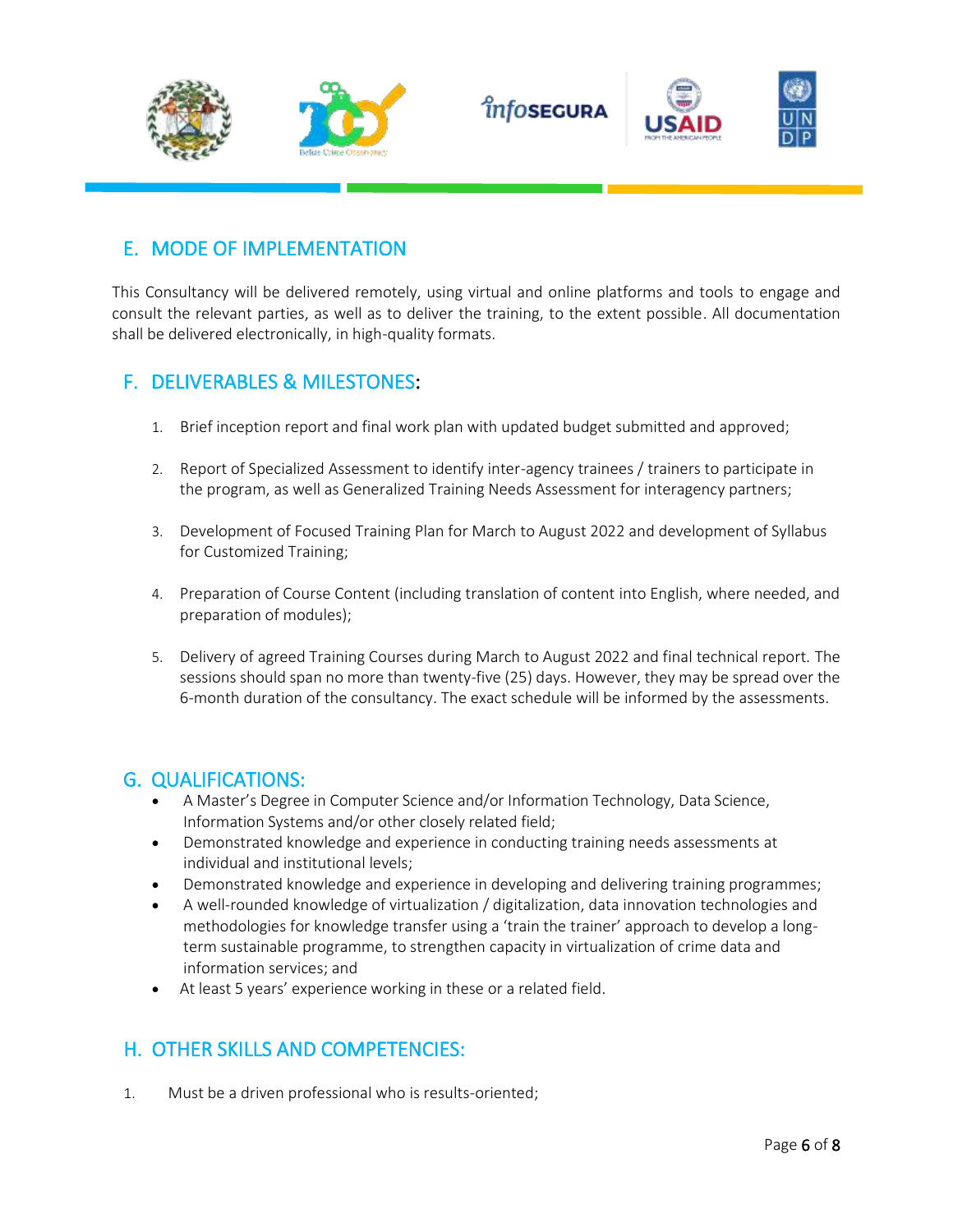





- 2. Great interpersonal skills with a high level of discretion, tact and integrity;
- 3. Skilled in engaging stakeholders and/or interagency partners.

## I. SCHEDULE OF PAYMENTS

| <b>Deliverable</b> | <b>Deliverables/ Outputs</b>                                                                                        | Percentage of<br>Payment | <b>Estimated</b><br><b>Duration to</b><br><b>Complete</b> | Due Date of<br><b>Delivery</b>      |
|--------------------|---------------------------------------------------------------------------------------------------------------------|--------------------------|-----------------------------------------------------------|-------------------------------------|
| $\mathbf{1}$       | Inception report and final<br>work plan with updated<br>budget                                                      | 15%                      | Two(2)<br>days.                                           | February<br>$4th$ , 2022            |
| $\overline{2}$     | Report of Specialized<br>Assessment and Generalized<br><b>Training Needs Assessment</b>                             | 20%                      | Ten (10)<br>Days                                          | February<br>18 <sup>th</sup> , 2022 |
| 3                  | Focused and customized<br>Training Plan and Syllabus                                                                | 15%                      | Five $(5)$<br>days                                        | February<br>25 <sup>th</sup> , 2022 |
| 4                  | Preparation of Course Content<br>(including translation of<br>content, where needed, and<br>preparation of modules) | 20%                      | Seven (7)<br>days                                         | March $8th$ ,<br>2022               |
| 5                  | Delivery of agreed Training<br>Courses during March to<br>August 2022 and Final<br>technical report                 | 30%                      | Twenty-five<br>$(25)$ days                                | August<br>31 <sup>st</sup> , 2022   |

The Consultant shall submit an invoice for payment to the United Nations Development Programme, to include full details of the bank or credit union account into which the funds are to be paid.

*NOTE: If the Consultant is not registered in the UNDP's System, arrangements will need to be made to resolve the matter as soon as possible.*

## J. INSTITUTIONAL ARRANGEMENTS

The procurement of services for this consultancy is being done by UNDP Belize. However, the Belize Crime Observatory is the technical supervising body, working on behalf of the Ministry of Home Affairs & New Growth Industries to implement this activity, in accordance with the approved Work Plan for Belize for the period September 2021 to September 2022.